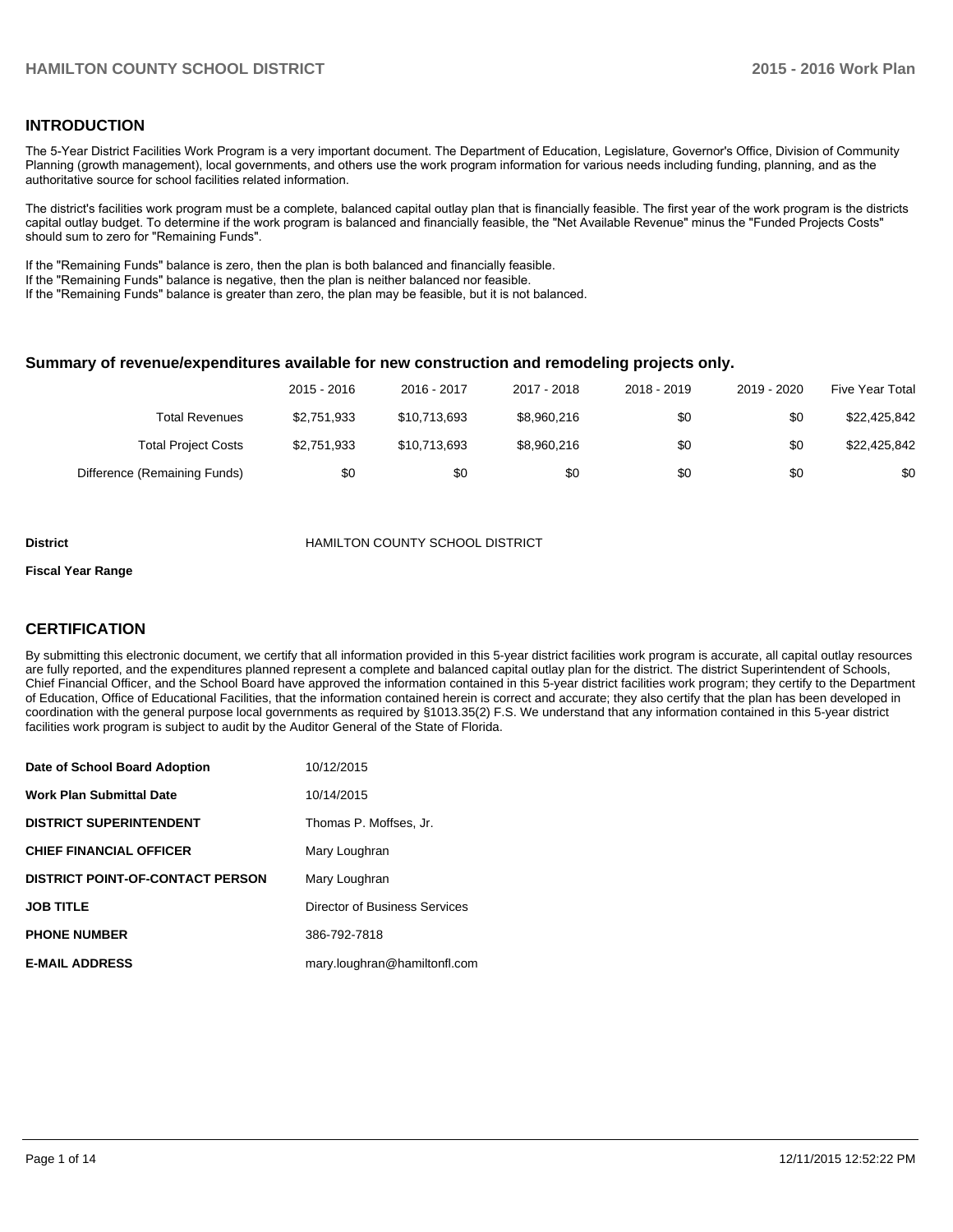# **Expenditures**

#### **Expenditure for Maintenance, Repair and Renovation from 1.50-Mills and PECO**

Annually, prior to the adoption of the district school budget, each school board must prepare a tentative district facilities work program that includes a schedule of major repair and renovation projects necessary to maintain the educational and ancillary facilities of the district.

|                                  | Item                                                                                                                                                                                                  | 2015 - 2016<br><b>Actual Budget</b> | 2016 - 2017<br>Projected | 2017 - 2018<br>Projected | 2018 - 2019<br>Projected | 2019 - 2020<br>Projected | <b>Total</b> |  |  |  |
|----------------------------------|-------------------------------------------------------------------------------------------------------------------------------------------------------------------------------------------------------|-------------------------------------|--------------------------|--------------------------|--------------------------|--------------------------|--------------|--|--|--|
| <b>HVAC</b>                      |                                                                                                                                                                                                       | \$10,000                            | \$5.000                  | \$5,000                  | \$5,000                  | \$5.000                  | \$30.000     |  |  |  |
| Locations:                       | CENTRAL HAMILTON ELEMENTARY, HAMILTON COUNTY HIGH (NEW)                                                                                                                                               |                                     |                          |                          |                          |                          |              |  |  |  |
| Flooring                         |                                                                                                                                                                                                       | \$0                                 | \$0                      | \$0                      | \$0                      | \$0                      | \$0          |  |  |  |
|                                  | Locations: No Locations for this expenditure.                                                                                                                                                         |                                     |                          |                          |                          |                          |              |  |  |  |
| Roofing                          |                                                                                                                                                                                                       | \$0                                 | \$0                      | \$0                      | \$0                      | \$0                      | \$0          |  |  |  |
|                                  | Locations: No Locations for this expenditure.                                                                                                                                                         |                                     |                          |                          |                          |                          |              |  |  |  |
| Safety to Life                   |                                                                                                                                                                                                       | \$20,000                            | \$10.000                 | \$15,000                 | \$25,000                 | \$0                      | \$70,000     |  |  |  |
| Locations:                       | CENTRAL HAMILTON ELEMENTARY, GENERAL SERVICES, GREENWOOD SCHOOL, HAMILTON COUNTY HIGH (NEW), HAMILTON<br>COUNTY SPORTS COMPLEX, JRE LEE COMPLEX, NORTH HAMILTON ELEMENTARY, SOUTH HAMILTON ELEMENTARY |                                     |                          |                          |                          |                          |              |  |  |  |
| Fencing                          |                                                                                                                                                                                                       | \$0                                 | \$0                      | \$0                      | \$0                      | \$0                      | \$0          |  |  |  |
| Locations:                       | No Locations for this expenditure.                                                                                                                                                                    |                                     |                          |                          |                          |                          |              |  |  |  |
| Parking                          |                                                                                                                                                                                                       | \$0                                 | \$0                      | \$0                      | \$0                      | \$0                      | \$0          |  |  |  |
|                                  | Locations: No Locations for this expenditure.                                                                                                                                                         |                                     |                          |                          |                          |                          |              |  |  |  |
| Electrical                       |                                                                                                                                                                                                       | \$8,707                             | \$1,685                  | \$2,199                  | \$12,108                 | \$12,000                 | \$36,699     |  |  |  |
|                                  | Locations: CENTRAL HAMILTON ELEMENTARY, GENERAL SERVICES, GREENWOOD SCHOOL, HAMILTON COUNTY HIGH (NEW), HAMILTON<br>COUNTY SPORTS COMPLEX, NORTH HAMILTON ELEMENTARY, SOUTH HAMILTON ELEMENTARY       |                                     |                          |                          |                          |                          |              |  |  |  |
| Fire Alarm                       |                                                                                                                                                                                                       | \$8,000                             | \$8,000                  | \$8,000                  | \$8,000                  | \$8.000                  | \$40,000     |  |  |  |
|                                  | Locations: CENTRAL HAMILTON ELEMENTARY, GENERAL SERVICES, GREENWOOD SCHOOL, HAMILTON COUNTY HIGH (NEW), HAMILTON<br>COUNTY SPORTS COMPLEX, NORTH HAMILTON ELEMENTARY, SOUTH HAMILTON ELEMENTARY       |                                     |                          |                          |                          |                          |              |  |  |  |
| Telephone/Intercom System        |                                                                                                                                                                                                       | \$0                                 | \$86.028                 | \$86.028                 | \$0                      | \$0                      | \$172,056    |  |  |  |
|                                  | Locations: CENTRAL HAMILTON ELEMENTARY, GENERAL SERVICES, GREENWOOD SCHOOL, HAMILTON COUNTY HIGH (NEW), NORTH<br>HAMILTON ELEMENTARY, SOUTH HAMILTON ELEMENTARY                                       |                                     |                          |                          |                          |                          |              |  |  |  |
| <b>Closed Circuit Television</b> |                                                                                                                                                                                                       | \$0                                 | \$0                      | \$0                      | \$0                      | \$0                      | \$0          |  |  |  |
|                                  | Locations: No Locations for this expenditure.                                                                                                                                                         |                                     |                          |                          |                          |                          |              |  |  |  |
| Paint                            |                                                                                                                                                                                                       | \$0                                 | \$1.000                  | \$5.000                  | \$10,000                 | \$0                      | \$16,000     |  |  |  |
| Locations:                       | CENTRAL HAMILTON ELEMENTARY, GENERAL SERVICES, GREENWOOD SCHOOL, HAMILTON COUNTY HIGH (NEW), HAMILTON<br>COUNTY SPORTS COMPLEX, NORTH HAMILTON ELEMENTARY, SOUTH HAMILTON ELEMENTARY                  |                                     |                          |                          |                          |                          |              |  |  |  |
| Maintenance/Repair               |                                                                                                                                                                                                       | \$95.175                            | \$0                      | \$0                      | \$0                      | \$0                      | \$95,175     |  |  |  |
| Locations:                       | CENTRAL HAMILTON ELEMENTARY, GENERAL SERVICES, GREENWOOD SCHOOL, HAMILTON COUNTY HIGH (NEW), HAMILTON<br>COUNTY SPORTS COMPLEX, NORTH HAMILTON ELEMENTARY, SOUTH HAMILTON ELEMENTARY                  |                                     |                          |                          |                          |                          |              |  |  |  |
|                                  | <b>Sub Total:</b>                                                                                                                                                                                     | \$141,882                           | \$111,713                | \$121,227                | \$60,108                 | \$25,000                 | \$459,930    |  |  |  |

| <b>PECC</b><br>Expenditures<br>Maintenance<br>- UV 1 | 707<br>$\mathbf{z}$<br>طادی<br>$\mathbf{r}$ | ا 20,589⊾ | \$22,884 | $\mathbf{A} \mathbf{A}$<br>1001<br>52<br>. . 22 . | \$29,306 | <b>GNR</b><br>∾⊿.<br>OUO |
|------------------------------------------------------|---------------------------------------------|-----------|----------|---------------------------------------------------|----------|--------------------------|
|------------------------------------------------------|---------------------------------------------|-----------|----------|---------------------------------------------------|----------|--------------------------|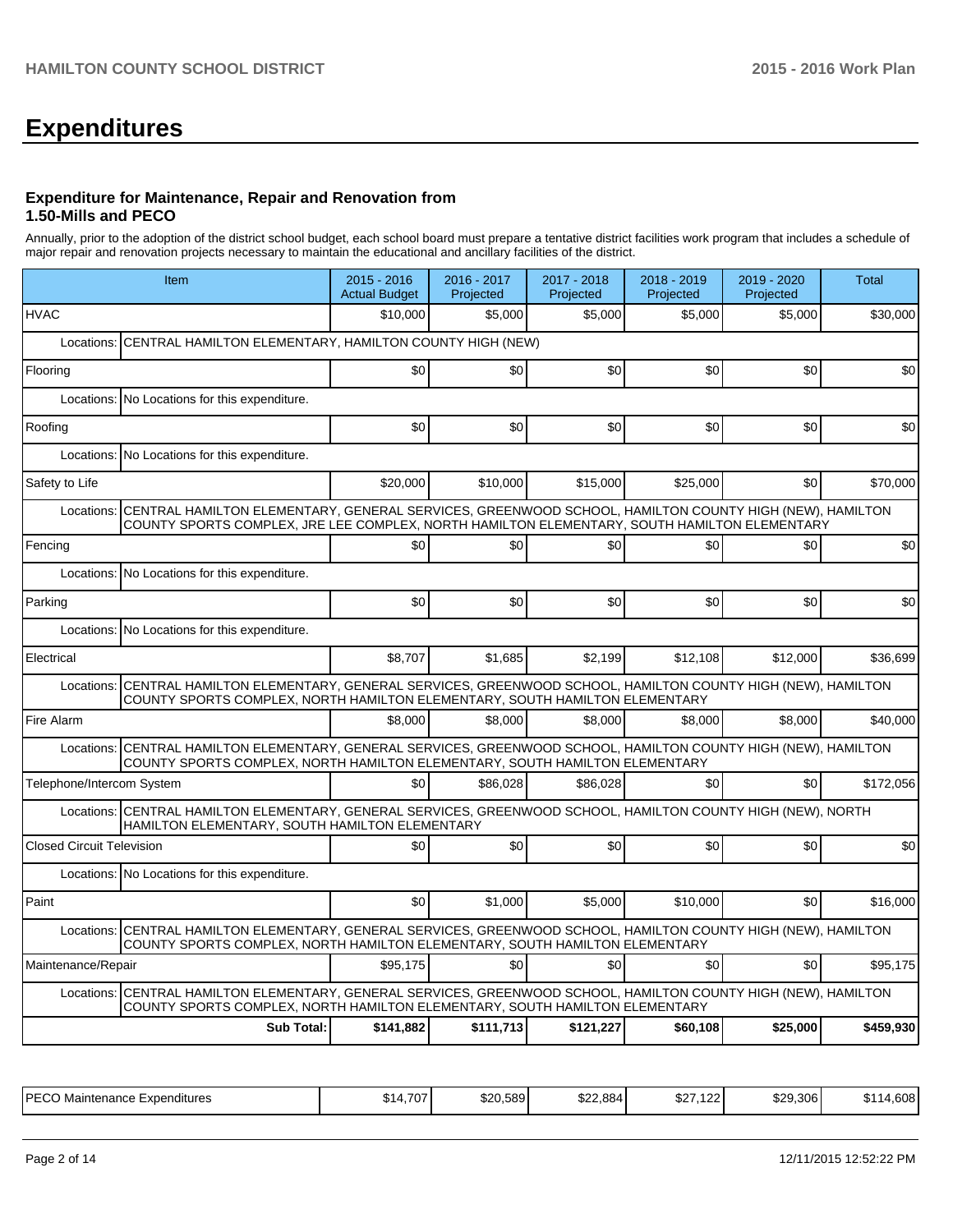| 1.50 Mill Sub<br>Total: ۱ | \$230,321 | <sup>↑174.87</sup> ∠∎<br>۰υ Φ | \$182,091 | \$189,734 | <b>CONT</b><br>.494<br>\$75, | \$852,512 |
|---------------------------|-----------|-------------------------------|-----------|-----------|------------------------------|-----------|

| Other Items                                                                                                                                                                                                     | $2015 - 2016$<br><b>Actual Budget</b>                                                                                                                                                                           | 2016 - 2017<br>Projected | 2017 - 2018<br>Projected | 2018 - 2019<br>Projected | 2019 - 2020<br>Projected | Total     |  |  |
|-----------------------------------------------------------------------------------------------------------------------------------------------------------------------------------------------------------------|-----------------------------------------------------------------------------------------------------------------------------------------------------------------------------------------------------------------|--------------------------|--------------------------|--------------------------|--------------------------|-----------|--|--|
| NEFEC Building Services                                                                                                                                                                                         | \$18,000                                                                                                                                                                                                        | \$15,000                 | \$15,000                 | \$18,000                 | \$18,000                 | \$84,000  |  |  |
|                                                                                                                                                                                                                 | Locations CENTRAL HAMILTON ELEMENTARY, GENERAL SERVICES, GREENWOOD SCHOOL, HAMILTON COUNTY HIGH (NEW), HAMILTON<br>COUNTY SPORTS COMPLEX, JRE LEE COMPLEX, NORTH HAMILTON ELEMENTARY, SOUTH HAMILTON ELEMENTARY |                          |                          |                          |                          |           |  |  |
| <b>Remodeling Schools</b>                                                                                                                                                                                       | \$47,146                                                                                                                                                                                                        | \$30,000                 | \$30,000                 | \$100,000                | \$31,000                 | \$238,146 |  |  |
| Locations CENTRAL HAMILTON ELEMENTARY, NORTH HAMILTON ELEMENTARY, SOUTH HAMILTON ELEMENTARY                                                                                                                     |                                                                                                                                                                                                                 |                          |                          |                          |                          |           |  |  |
| <b>IEPA Compliance</b>                                                                                                                                                                                          | \$11,000                                                                                                                                                                                                        | \$11,000                 | \$11,000                 | \$11,000                 | \$11,000                 | \$55,000  |  |  |
| Locations GENERAL SERVICES, NORTH HAMILTON ELEMENTARY                                                                                                                                                           |                                                                                                                                                                                                                 |                          |                          |                          |                          |           |  |  |
| Filter Cleaning Service                                                                                                                                                                                         | \$27,000                                                                                                                                                                                                        | \$27,748                 | \$27,748                 | \$27,748                 | \$19,800                 | \$130,044 |  |  |
| Locations CENTRAL HAMILTON ELEMENTARY, GENERAL SERVICES, GREENWOOD SCHOOL, HAMILTON COUNTY HIGH (NEW), HAMILTON<br>COUNTY SPORTS COMPLEX, JRE LEE COMPLEX, NORTH HAMILTON ELEMENTARY, SOUTH HAMILTON ELEMENTARY |                                                                                                                                                                                                                 |                          |                          |                          |                          |           |  |  |
| Total:                                                                                                                                                                                                          | \$245,028                                                                                                                                                                                                       | \$195,461                | \$204,975                | \$216,856                | \$104,800                | \$967,120 |  |  |

### **Local 1.50 Mill Expenditure For Maintenance, Repair and Renovation**

Anticipated expenditures expected from local funding sources over the years covered by the current work plan.

| Item                                                         | $2015 - 2016$<br><b>Actual Budget</b> | 2016 - 2017<br>Projected | 2017 - 2018<br>Projected | 2018 - 2019<br>Projected | 2019 - 2020<br>Projected | <b>Total</b> |
|--------------------------------------------------------------|---------------------------------------|--------------------------|--------------------------|--------------------------|--------------------------|--------------|
| Remaining Maint and Repair from 1.5 Mills                    | \$230,321                             | \$174,872                | \$182,091                | \$189,734                | \$75,494                 | \$852,512    |
| Maintenance/Repair Salaries                                  | \$0                                   | \$0                      | \$0                      | \$200,000                | \$200,000                | \$400,000    |
| <b>School Bus Purchases</b>                                  | \$0                                   | \$0                      | \$0                      | \$378,381                | \$597,894                | \$976,275    |
| <b>Other Vehicle Purchases</b>                               | \$0                                   | \$35,000                 | \$25,487                 | \$0                      | \$35,619                 | \$96,106     |
| Capital Outlay Equipment                                     | \$89,467                              | \$0                      | \$0                      | \$110,892                | \$0                      | \$200,359    |
| Rent/Lease Payments                                          | \$0                                   | \$75,136                 | \$75,136                 | \$0                      | \$0                      | \$150,272    |
| <b>COP Debt Service</b>                                      | \$0                                   | \$0                      | \$0                      | \$0                      | \$0                      | \$0          |
| Rent/Lease Relocatables                                      | \$60,000                              | \$64,000                 | \$64,000                 | \$40,000                 | \$0                      | \$228,000    |
| <b>Environmental Problems</b>                                | \$0                                   | \$0                      | \$0                      | \$0                      | \$0                      | \$0          |
| s.1011.14 Debt Service                                       | \$0                                   | \$0                      | \$0                      | \$0                      | \$0                      | \$0          |
| Special Facilities Construction Account                      | \$0                                   | \$0                      | \$0                      | \$0                      | \$0                      | \$0          |
| Premiums for Property Casualty Insurance - 1011.71<br>(4a,b) | \$150,103                             | \$175,000                | \$175,000                | \$190,000                | \$200,000                | \$890,103    |
| Qualified School Construction Bonds (QSCB)                   | \$0                                   | \$0                      | \$0                      | \$0                      | \$0                      | \$0          |
| Qualified Zone Academy Bonds (QZAB)                          | \$0                                   | \$0                      | \$0                      | \$0                      | \$0                      | \$0          |
| <b>Local Expenditure Totals:</b>                             | \$529,891                             | \$524,008                | \$521,714                | \$1,109,007              | \$1,109,007              | \$3,793,627  |

# **Revenue**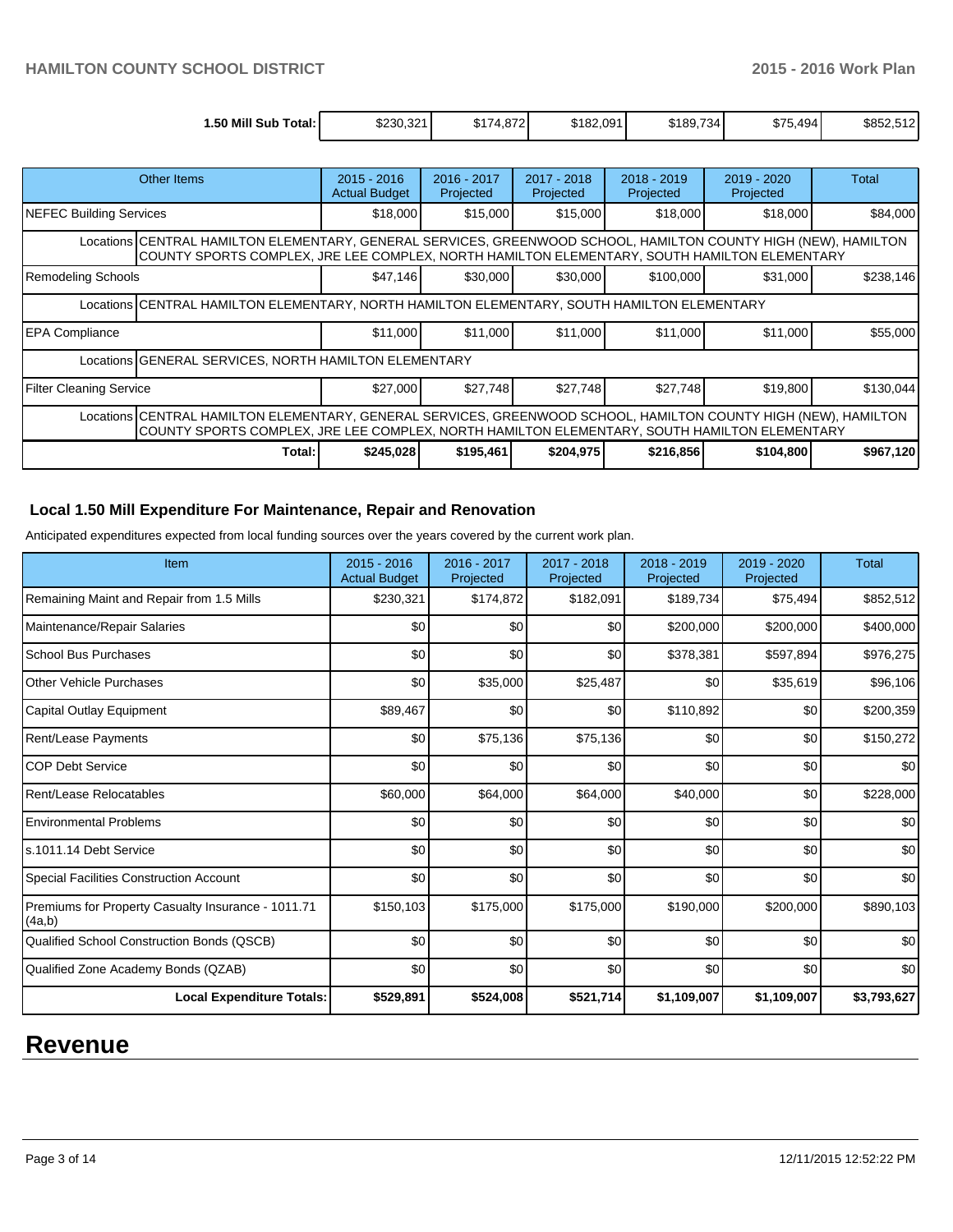# **1.50 Mill Revenue Source**

Schedule of Estimated Capital Outlay Revenue from each currently approved source which is estimated to be available for expenditures on the projects included in the tentative district facilities work program. All amounts are NET after considering carryover balances, interest earned, new COP's, 1011.14 and 1011.15 loans, etc. Districts cannot use 1.5-Mill funds for salaries except for those explicitly associated with maintenance/repair projects. (1011.71 (5), F.S.)

| <b>Item</b>                                                                       | Fund | $2015 - 2016$<br><b>Actual Value</b> | 2016 - 2017<br>Projected | $2017 - 2018$<br>Projected | $2018 - 2019$<br>Projected | 2019 - 2020<br>Projected | Total           |
|-----------------------------------------------------------------------------------|------|--------------------------------------|--------------------------|----------------------------|----------------------------|--------------------------|-----------------|
| (1) Non-exempt property<br>assessed valuation                                     |      | \$756,385,390                        | \$756,385,390            | \$756,385,390              | \$756,385,390              | \$756,385,390            | \$3,781,926,950 |
| (2) The Millege projected for<br>discretionary capital outlay per<br>ls.1011.71   |      | 1.50                                 | 1.50                     | 1.50                       | 1.50                       | 1.50                     |                 |
| (3) Full value of the 1.50-Mill<br>discretionary capital outlay per<br>ls.1011.71 |      | \$1,270,727                          | \$1,270,727              | \$1,270,727                | \$1,270,727                | \$1,270,727              | \$6,353,635     |
| (4) Value of the portion of the 1.50<br>-Mill ACTUALLY levied                     | 370  | \$1,089,195                          | \$1,089,195              | \$1,089,195                | \$1,089,195                | \$1,089,195              | \$5,445,975     |
| $(5)$ Difference of lines (3) and (4)                                             |      | \$181,532                            | \$181,532                | \$181,532                  | \$181,532                  | \$181,532                | \$907,660       |

#### **PECO Revenue Source**

The figure in the row designated "PECO Maintenance" will be subtracted from funds available for new construction because PECO maintenance dollars cannot be used for new construction.

| Item                                 | Fund             | $2015 - 2016$<br><b>Actual Budget</b> | 2016 - 2017<br>Projected | 2017 - 2018<br>Projected | $2018 - 2019$<br>Projected | $2019 - 2020$<br>Projected | Total     |
|--------------------------------------|------------------|---------------------------------------|--------------------------|--------------------------|----------------------------|----------------------------|-----------|
| <b>IPECO New Construction</b>        | 340 <sup>l</sup> | \$0 <sub>1</sub>                      | \$0                      | \$0                      | \$0 <sub>0</sub>           | \$0                        | \$0       |
| <b>PECO Maintenance Expenditures</b> |                  | \$14.707                              | \$20.589                 | \$22.884                 | \$27.122                   | \$29,306                   | \$114,608 |
|                                      |                  | \$14.707                              | \$20.589                 | \$22,884                 | \$27.122                   | \$29,306                   | \$114,608 |

#### **CO & DS Revenue Source**

Revenue from Capital Outlay and Debt Service funds.

| Item                                               | Fund | $2015 - 2016$<br><b>Actual Budget</b> | 2016 - 2017<br>Projected | 2017 - 2018<br>Projected | $2018 - 2019$<br>Projected | $2019 - 2020$<br>Projected | Total    |
|----------------------------------------------------|------|---------------------------------------|--------------------------|--------------------------|----------------------------|----------------------------|----------|
| ICO & DS Cash Flow-through<br><b>I</b> Distributed | 360  | \$19,287                              | \$19.287                 | \$19,287                 | \$19.287                   | \$19,287                   | \$96,435 |
| ICO & DS Interest on<br>Undistributed CO           | 360  | \$525                                 | \$525                    | \$525                    | \$525                      | \$525                      | \$2,625  |
|                                                    |      | \$19,812                              | \$19,812                 | \$19,812                 | \$19,812                   | \$19,812                   | \$99,060 |

#### **Fair Share Revenue Source**

All legally binding commitments for proportionate fair-share mitigation for impacts on public school facilities must be included in the 5-year district work program.

Nothing reported for this section.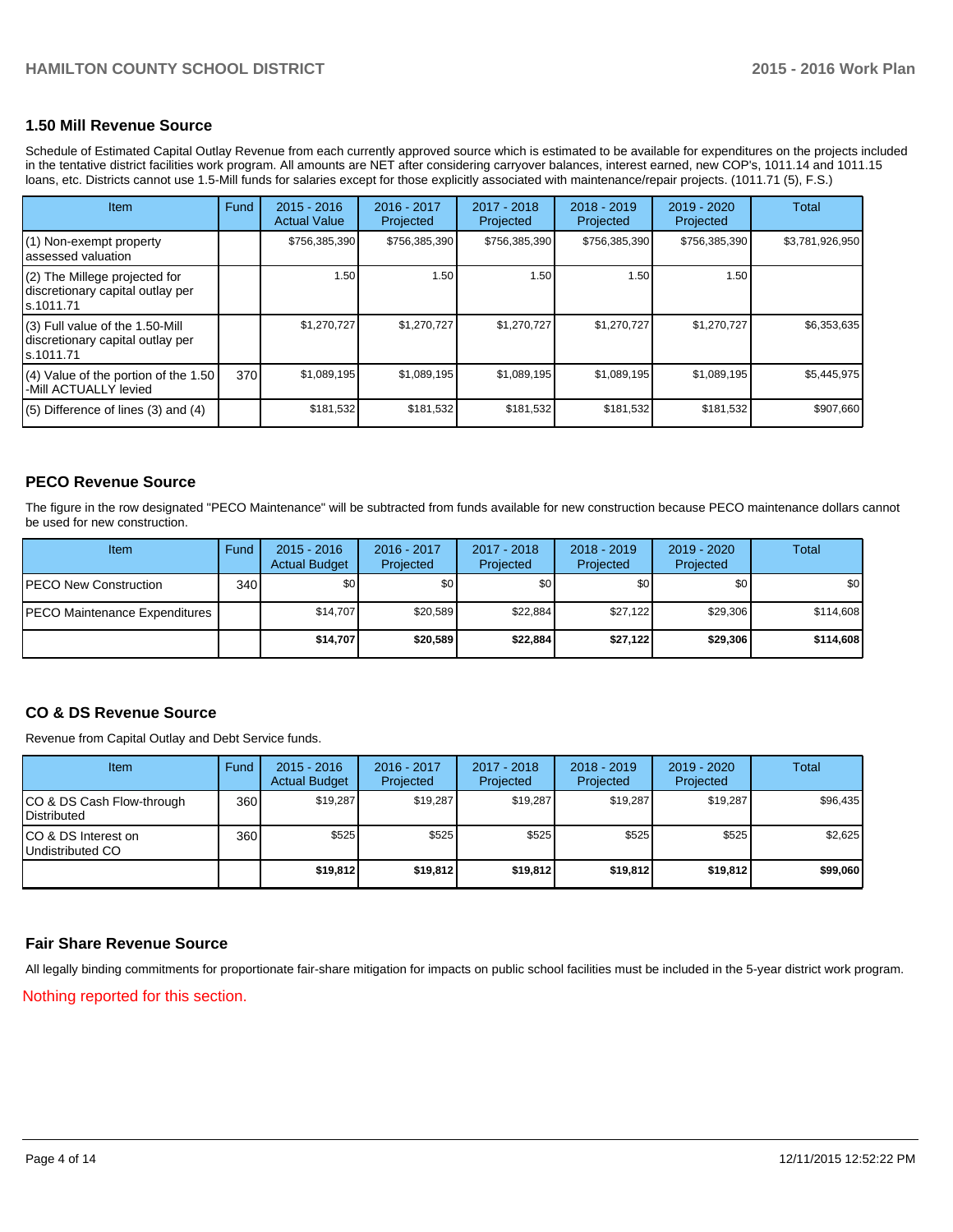#### **Sales Surtax Referendum**

Specific information about any referendum for a 1-cent or ½-cent surtax referendum during the previous year.

**Did the school district hold a surtax referendum during the past fiscal year 2014 - 2015?**

# No

# **Additional Revenue Source**

Any additional revenue sources

| Item                                                                                                                      | 2015 - 2016<br><b>Actual Value</b> | 2016 - 2017<br>Projected | 2017 - 2018<br>Projected | 2018 - 2019<br>Projected | 2019 - 2020<br>Projected | <b>Total</b> |
|---------------------------------------------------------------------------------------------------------------------------|------------------------------------|--------------------------|--------------------------|--------------------------|--------------------------|--------------|
| Proceeds from a s.1011.14/15 F.S. Loans                                                                                   | \$0                                | \$0                      | \$0                      | \$0                      | \$0                      | \$0          |
| District Bonds - Voted local bond<br>referendum proceeds per s.9, Art VII<br><b>State Constitution</b>                    | \$0                                | \$0                      | \$0                      | \$0                      | \$0                      | \$0          |
| Proceeds from Special Act Bonds                                                                                           | \$0                                | \$0                      | \$0                      | \$0                      | \$0                      | \$0          |
| Estimated Revenue from CO & DS Bond<br>Sale                                                                               | \$0                                | \$0                      | \$0                      | \$0                      | \$0                      | \$0          |
| Proceeds from Voted Capital<br>Improvements millage                                                                       | \$0                                | \$0                      | \$0                      | \$0                      | \$0                      | \$0          |
| Other Revenue for Other Capital Projects                                                                                  | \$0                                | \$0                      | \$0                      | \$0                      | \$0                      | \$0          |
| Proceeds from 1/2 cent sales surtax<br>authorized by school board                                                         | \$0                                | \$0                      | \$0                      | \$0                      | \$0                      | \$0          |
| Proceeds from local governmental<br>infrastructure sales surtax                                                           | \$0                                | \$0                      | \$0                      | \$0                      | \$0                      | \$0          |
| Proceeds from Certificates of<br>Participation (COP's) Sale                                                               | \$0                                | \$0                      | \$0                      | \$0                      | \$0                      | \$0          |
| Classrooms First Bond proceeds amount<br>authorized in FY 1997-98                                                         | \$0                                | \$0                      | \$0                      | \$0                      | \$0                      | \$0          |
| <b>Classrooms for Kids</b>                                                                                                | \$0                                | \$0                      | \$0                      | \$0                      | \$0                      | \$0          |
| <b>District Equity Recognition</b>                                                                                        | \$0                                | \$0                      | \$0                      | \$0                      | \$0                      | \$0          |
| <b>Federal Grants</b>                                                                                                     | \$0                                | \$0                      | \$0                      | \$0                      | \$0                      | \$0          |
| Proportionate share mitigation (actual<br>cash revenue only, not in kind donations)                                       | \$0                                | \$0                      | \$0                      | \$0                      | \$0                      | \$0          |
| Impact fees received                                                                                                      | \$0                                | \$0                      | \$0                      | \$0                      | \$0                      | \$0          |
| Private donations                                                                                                         | \$0                                | \$0                      | \$0                      | \$0                      | \$0                      | \$0          |
| Grants from local governments or not-for-<br>profit organizations                                                         | \$0                                | \$0                      | \$0                      | \$0                      | \$0                      | \$0          |
| Interest, Including Profit On Investment                                                                                  | \$0                                | \$0                      | \$0                      | \$0                      | \$0                      | \$0          |
| Revenue from Bonds pledging proceeds<br>from 1 cent or 1/2 cent Sales Surtax                                              | \$0                                | \$0                      | \$0                      | \$0                      | \$0                      | \$0          |
| <b>Total Fund Balance Carried Forward</b>                                                                                 | \$4,363                            | \$0                      | \$0                      | \$0                      | \$0                      | \$4,363      |
| General Capital Outlay Obligated Fund<br><b>Balance Carried Forward From Total</b><br><b>Fund Balance Carried Forward</b> | \$0                                | \$0                      | \$0                      | \$0                      | \$0                      | \$0          |
| Special Facilities Construction Account                                                                                   | \$2,168,454                        | \$10,128,694             | \$8,372,923              | \$0                      | \$0                      | \$20,670,071 |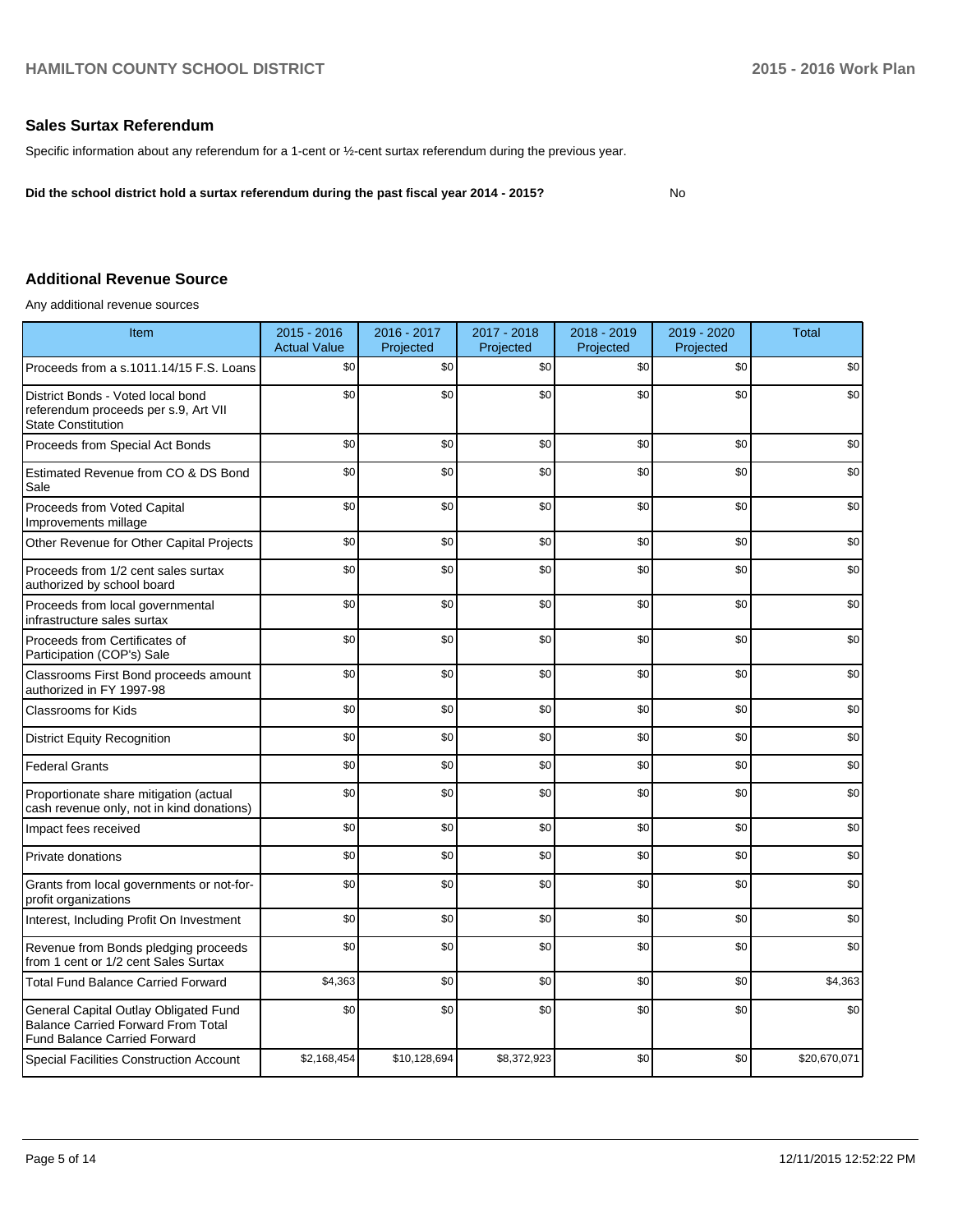| One Cent - 1/2 Cent Sales Surtax Debt<br><b>I</b> Service From Total Fund Balance Carried I<br><b>IForward</b> | \$0         | \$0          | \$0         | SO I  | \$0 | <b>SO</b> I      |
|----------------------------------------------------------------------------------------------------------------|-------------|--------------|-------------|-------|-----|------------------|
| Capital Outlay Projects Funds Balance<br>Carried Forward From Total Fund<br><b>Balance Carried Forward</b>     |             | \$٥١         | \$0         | SO I  | \$0 | \$0 <sub>1</sub> |
| Subtotal                                                                                                       | \$2.172.817 | \$10.128.694 | \$8.372.923 | \$O I | \$0 | \$20.674.434     |

# **Total Revenue Summary**

| <b>Item Name</b>                                           | $2015 - 2016$<br><b>Budget</b> | 2016 - 2017<br>Projected | $2017 - 2018$<br>Projected | $2018 - 2019$<br>Projected | 2019 - 2020<br>Projected | <b>Five Year Total</b> |
|------------------------------------------------------------|--------------------------------|--------------------------|----------------------------|----------------------------|--------------------------|------------------------|
| Local 1.5 Mill Discretionary Capital Outlay<br>l Revenue   | \$1,089,195                    | \$1,089,195              | \$1,089,195                | \$1,089,195                | \$1,089,195              | \$5,445,975            |
| PECO and 1.5 Mill Maint and Other 1.5<br>Mill Expenditures | (\$529,891)                    | (\$524,008)              | (S521.714)                 | (S1, 109, 007)             | (\$1,109,007)            | (\$3,793,627)          |
| IPECO Maintenance Revenue                                  | \$14.707                       | \$20,589                 | \$22.884                   | \$27.122                   | \$29,306                 | \$114.608              |
| <b>Available 1.50 Mill for New</b><br><b>Construction</b>  | \$559,304                      | \$565,187                | \$567,481                  | $($ \$19,812)              | (\$19,812)               | \$1,652,348            |

| <b>Item Name</b>                      | $2015 - 2016$<br><b>Budget</b> | 2016 - 2017<br>Projected | $2017 - 2018$<br>Projected | $2018 - 2019$<br>Projected | $2019 - 2020$<br>Projected | <b>Five Year Total</b> |
|---------------------------------------|--------------------------------|--------------------------|----------------------------|----------------------------|----------------------------|------------------------|
| ICO & DS Revenue                      | \$19,812                       | \$19,812                 | \$19,812                   | \$19,812                   | \$19,812                   | \$99,060               |
| <b>IPECO New Construction Revenue</b> | \$0                            | \$0                      | \$0                        | \$0                        | \$0                        | \$0                    |
| IOther/Additional Revenue             | \$2,172,817                    | \$10,128,694             | \$8,372,923                | \$0 <sub>1</sub>           | \$0 <sub>1</sub>           | \$20,674,434           |
| <b>Total Additional Revenuel</b>      | \$2,192,629                    | \$10,148,506             | \$8,392,735                | \$19,812                   | \$19,812                   | \$20,773,494           |
| <b>Total Available Revenue</b>        | \$2,751,933                    | \$10,713,693             | \$8,960,216                | \$0                        | \$0                        | \$22,425,842           |

# **Project Schedules**

# **Capacity Project Schedules**

A schedule of capital outlay projects necessary to ensure the availability of satisfactory classrooms for the projected student enrollment in K-12 programs.

| <b>Project Description</b> | Location                  |                         | $2015 - 2016$ | 2016 - 2017  | 2017 - 2018 | 2018 - 2019 | 2019 - 2020 | Total            | Funded |
|----------------------------|---------------------------|-------------------------|---------------|--------------|-------------|-------------|-------------|------------------|--------|
| New Hamilton<br>Elementary | Location not<br>specified | <b>Planned</b><br>Cost: | \$2,751,933   | \$10,713,693 | \$8,960,216 | \$0         | \$0         | \$22,425,842 Yes |        |
|                            | Student Stations:         |                         |               |              | 938         |             |             | 938              |        |
|                            |                           | Total Classrooms:       |               |              |             |             |             |                  |        |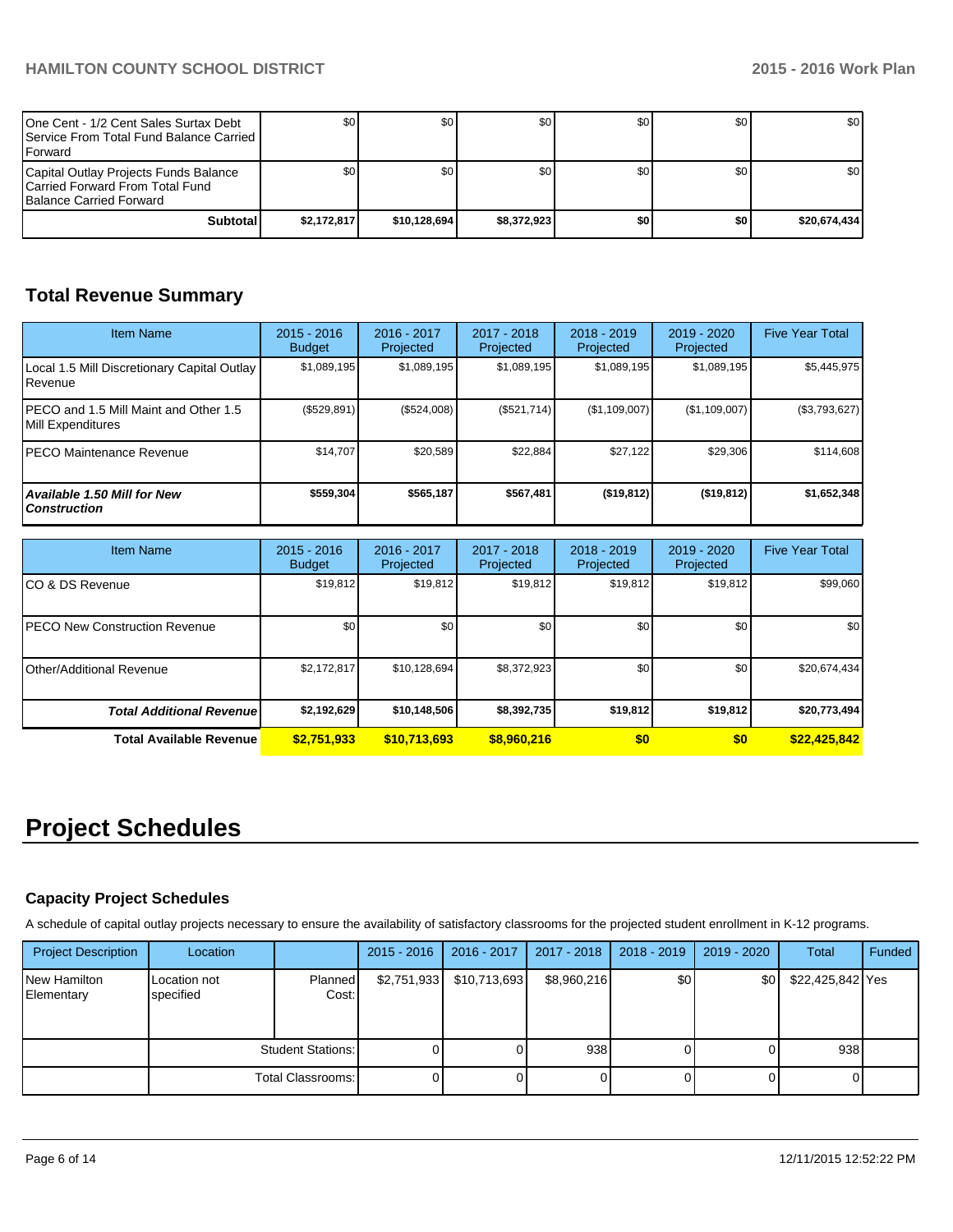| Gross Sq Ft:             |                            | 143,753     |     |     | 143,753      |
|--------------------------|----------------------------|-------------|-----|-----|--------------|
| <b>Planned Cost:</b>     | $$2,751,933$ $$10,713,693$ | \$8,960,216 | \$0 | \$0 | \$22,425,842 |
| <b>Student Stations:</b> |                            | 938         |     |     | 938          |
| <b>Total Classrooms:</b> |                            |             |     |     |              |
| Gross Sq Ft:             |                            | 143,753     |     |     | 143,753      |

### **Other Project Schedules**

Major renovations, remodeling, and additions of capital outlay projects that do not add capacity to schools.

| <b>Project Description</b>                               | Location | $2015 - 2016$<br>Actual Budget I | 2016 - 2017<br>Projected | 2017 - 2018<br>Projected | 2018 - 2019<br>Projected | 2019 - 2020<br>Projected | Total  | Funded |
|----------------------------------------------------------|----------|----------------------------------|--------------------------|--------------------------|--------------------------|--------------------------|--------|--------|
| Project description not specified Location not specified |          | \$0                              | \$0                      | \$0 <sub>1</sub>         | \$0 I                    | \$0                      | \$0 No |        |
|                                                          |          | \$O                              | \$OI                     | ا S0                     | \$0 I                    | \$0                      | \$0 I  |        |

# **Additional Project Schedules**

Any projects that are not identified in the last approved educational plant survey.

Nothing reported for this section.

# **Non Funded Growth Management Project Schedules**

Schedule indicating which projects, due to planned development, that CANNOT be funded from current revenues projected over the next five years.

Nothing reported for this section.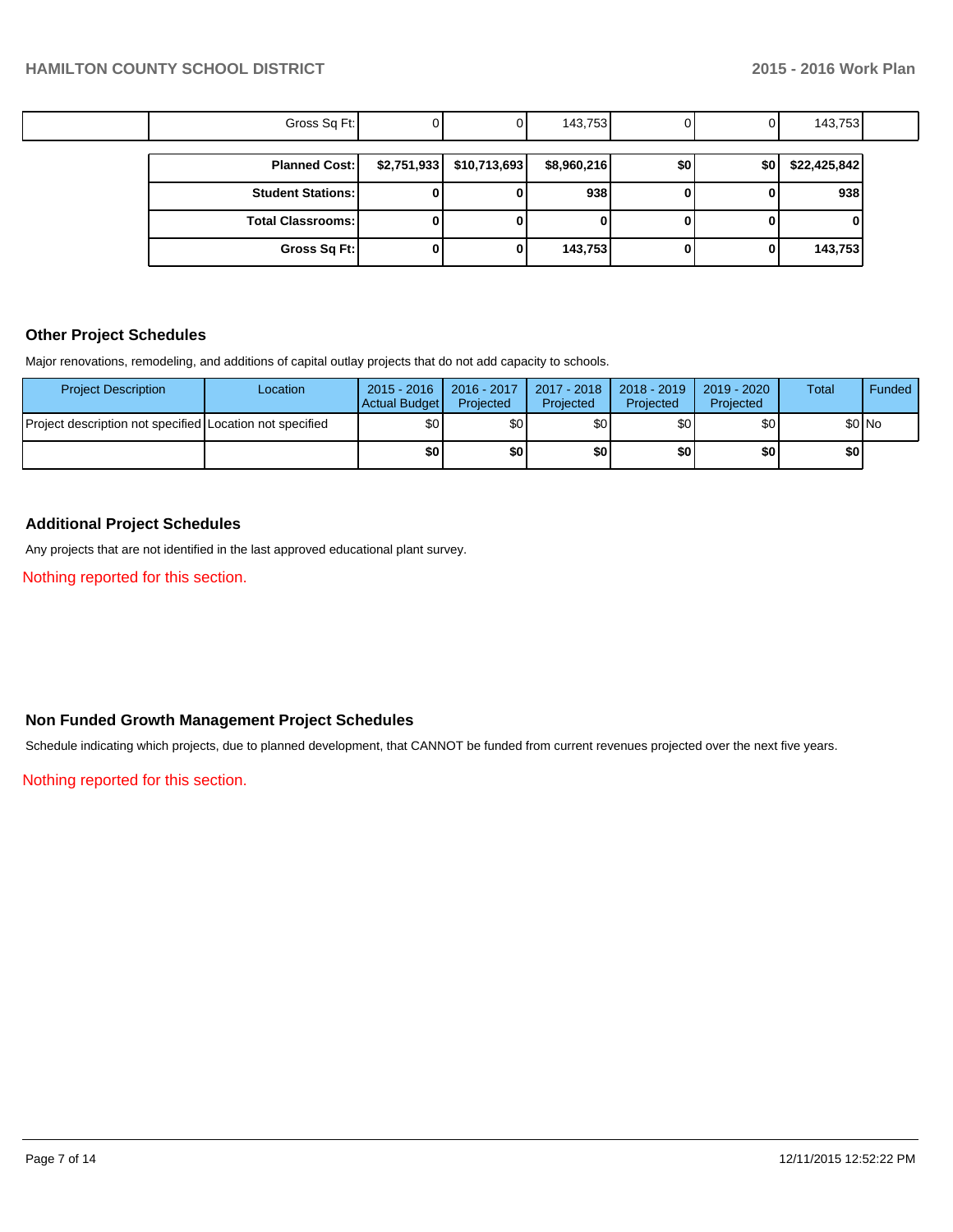# **Tracking**

# **Capacity Tracking**

| Location                              | $2015 -$<br>2016 Satis.<br>Stu. Sta. | Actual<br>$2015 -$<br>2016 FISH<br>Capacity | Actual<br>$2014 -$<br>2015<br><b>COFTE</b> | # Class<br><b>Rooms</b> | Actual<br>Average<br>$2015 -$<br>2016 Class<br><b>Size</b> | Actual<br>$2015 -$<br>2016<br><b>Utilization</b> | <b>New</b><br>Stu.<br>Capacity | <b>New</b><br>Rooms to<br>be<br>Added/Re<br>moved | Projected<br>$2019 -$<br>2020<br><b>COFTE</b> | Projected<br>$2019 -$<br>2020<br><b>Utilization</b> | Projected<br>$2019 -$<br>2020 Class<br><b>Size</b> |
|---------------------------------------|--------------------------------------|---------------------------------------------|--------------------------------------------|-------------------------|------------------------------------------------------------|--------------------------------------------------|--------------------------------|---------------------------------------------------|-----------------------------------------------|-----------------------------------------------------|----------------------------------------------------|
| ICENTRAL HAMILTON<br>IELEMENTARY      | 710                                  | 710                                         | 368                                        | 37                      | 10 <sup>1</sup>                                            | 52.00 %                                          | $\Omega$                       |                                                   | 397                                           | 56.00 %                                             | 11                                                 |
| I HAMILTON COUNTY<br>ISPORTS COMPLEX  | 30                                   | 0                                           |                                            |                         | $\Omega$                                                   | 0.00%                                            |                                |                                                   | $\Omega$                                      | 0.00%                                               | $\overline{0}$                                     |
| INORTH HAMILTON<br><b>IELEMENTARY</b> | 482                                  | 482                                         | 445                                        | 25                      | 18                                                         | 92.00 %                                          |                                |                                                   | 450                                           | 93.00 %                                             | 18                                                 |
| ISOUTH HAMILTON<br>IELEMENTARY        | 258                                  | 258                                         | 155                                        | 13                      | 12                                                         | 60.00 %                                          |                                | C                                                 | 160                                           | 62.00 %                                             | 12                                                 |
| IGREENWOOD SCHOOL                     | 90                                   | 90                                          | 15 <sup>1</sup>                            | 9                       | 2 <sub>1</sub>                                             | 17.00 %                                          | $\Omega$                       | ſ                                                 | 10 <sup>1</sup>                               | 11.00 %                                             |                                                    |
| IHAMILTON COUNTY<br>HIGH (NEW)        | 997                                  | 897                                         | 673                                        | 42                      | 16 <sup>1</sup>                                            | 75.00 %                                          | $\Omega$                       | C                                                 | 689                                           | 77.00 %                                             | 16                                                 |
|                                       | 2,567                                | 2,437                                       | 1,656                                      | 127                     | 13 <sup>1</sup>                                            | 67.93 %                                          | 0                              | 0                                                 | 1,706                                         | 70.00%                                              | 13                                                 |

The COFTE Projected Total (1,706) for 2019 - 2020 must match the Official Forecasted COFTE Total (1,706 ) for 2019 - 2020 before this section can be completed. In the event that the COFTE Projected Total does not match the Official forecasted COFTE, then the Balanced Projected COFTE Table should be used to balance COFTE.

| Projected COFTE for 2019 - 2020 |       |    |  |
|---------------------------------|-------|----|--|
| Elementary (PK-3)               | 560   |    |  |
| Middle $(4-8)$                  | 682   | F  |  |
| High (9-12)                     | 464   | ۱N |  |
|                                 | 1,706 |    |  |

| <b>Grade Level Type</b> | <b>Balanced Projected</b><br>COFTE for 2019 - 2020 |
|-------------------------|----------------------------------------------------|
| Elementary (PK-3)       |                                                    |
| Middle $(4-8)$          |                                                    |
| High (9-12)             |                                                    |
|                         | 1,706                                              |

#### **Relocatable Replacement**

Number of relocatable classrooms clearly identified and scheduled for replacement in the school board adopted financially feasible 5-year district work program.

| ∟ocation                          | $2015 - 2016$ | 2016 - 2017 | $-2018$<br>2017 | 2018 - 2019 | 2019 - 2020 | Year 5 Total |
|-----------------------------------|---------------|-------------|-----------------|-------------|-------------|--------------|
| Total Relocatable Replacements: I | ŋ             |             |                 |             |             |              |

#### **Charter Schools Tracking**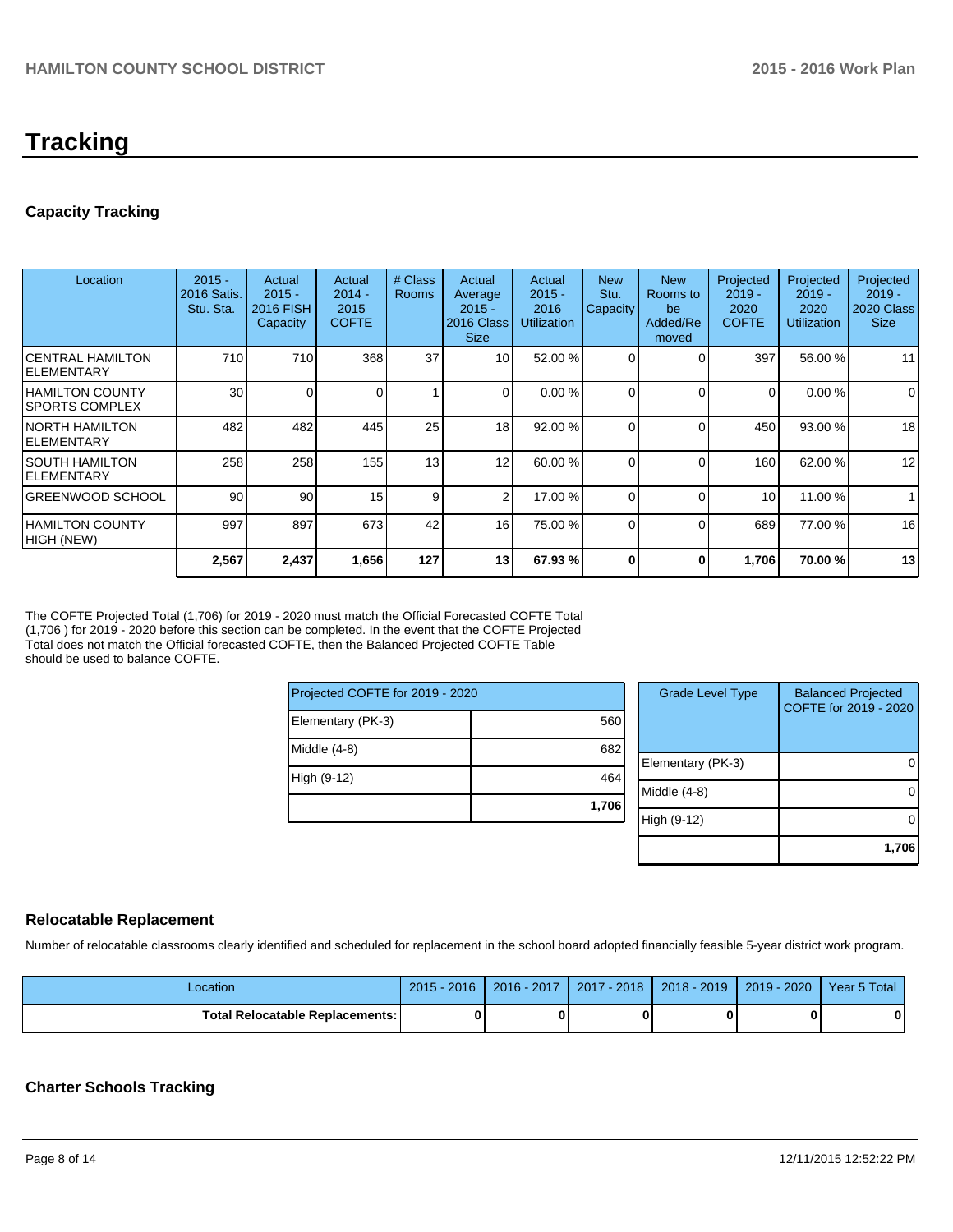Information regarding the use of charter schools.

Nothing reported for this section.

#### **Special Purpose Classrooms Tracking**

The number of classrooms that will be used for certain special purposes in the current year, by facility and type of classroom, that the district will, 1), not use for educational purposes, and 2), the co-teaching classrooms that are not open plan classrooms and will be used for educational purposes.

| School            | School Type                            | $\parallel$ # of Elementary $\parallel$ # of Middle 4-8 $\parallel$<br><b>IK-3 Classrooms I</b> | <b>Classrooms</b> | $\#$ of High 9-12<br><b>Classrooms</b> | # of $ESE$<br><b>Classrooms</b> | # of Combo<br><b>Classrooms</b> | Total<br><b>Classrooms</b> |
|-------------------|----------------------------------------|-------------------------------------------------------------------------------------------------|-------------------|----------------------------------------|---------------------------------|---------------------------------|----------------------------|
| IGREENWOOD SCHOOL | Educational                            |                                                                                                 |                   |                                        |                                 |                                 |                            |
|                   | <b>Total Educational Classrooms: I</b> |                                                                                                 |                   |                                        | o                               |                                 |                            |

| School                               | School Type | $\parallel$ # of Elementary $\parallel$ # of Middle 4-8 $\parallel$ # of High 9-12<br><b>K-3 Classrooms I</b> | <b>Classrooms</b> | <b>Classrooms</b> | $#$ of ESE<br><b>Classrooms</b> | # of Combo<br><b>Classrooms</b> | Total<br><b>Classrooms</b> |
|--------------------------------------|-------------|---------------------------------------------------------------------------------------------------------------|-------------------|-------------------|---------------------------------|---------------------------------|----------------------------|
| <b>Total Co-Teaching Classrooms:</b> |             |                                                                                                               |                   |                   |                                 | 0                               | $\bf{0}$                   |

#### **Infrastructure Tracking**

**Necessary offsite infrastructure requirements resulting from expansions or new schools. This section should include infrastructure information related to capacity project schedules and other project schedules (Section 4).**

Natural gas pipelines to extend service from existing service area to new elementary and existing high school/admin campus

**Proposed location of planned facilities, whether those locations are consistent with the comprehensive plans of all affected local governments, and recommendations for infrastructure and other improvements to land adjacent to existing facilities. Provisions of 1013.33(12), (13) and (14) and 1013.36 must be addressed for new facilities planned within the 1st three years of the plan (Section 5).**

Consolidated elementary school north of the existing Hamilton County High School - property owned by district.

**Consistent with Comp Plan?** Yes

#### **Net New Classrooms**

The number of classrooms, by grade level and type of construction, that were added during the last fiscal year.

| List the net new classrooms added in the 2014 - 2015 fiscal year.                                                                                       |                                                                        |                                   | Llist the net new classrooms to be added in the 2015 - 2016 fiscal<br>Ivear. |                        |                              |                        |  |          |
|---------------------------------------------------------------------------------------------------------------------------------------------------------|------------------------------------------------------------------------|-----------------------------------|------------------------------------------------------------------------------|------------------------|------------------------------|------------------------|--|----------|
| "Classrooms" is defined as capacity carrying classrooms that are added to increase<br>capacity to enable the district to meet the Class Size Amendment. | Totals for fiscal year 2015 - 2016 should match totals in Section 15A. |                                   |                                                                              |                        |                              |                        |  |          |
| Location                                                                                                                                                | $2014 - 2015$ #<br>Permanent                                           | $2014 - 2015$ #<br><b>Modular</b> | $2014 - 2015$ #<br>Relocatable                                               | $2014 - 2015$<br>Total | $2015 - 2016$ #<br>Permanent | $2015 - 2016$<br>Total |  |          |
| Elementary (PK-3)                                                                                                                                       |                                                                        |                                   |                                                                              |                        |                              |                        |  | $\Omega$ |
| Middle $(4-8)$                                                                                                                                          |                                                                        |                                   |                                                                              |                        |                              |                        |  | $\Omega$ |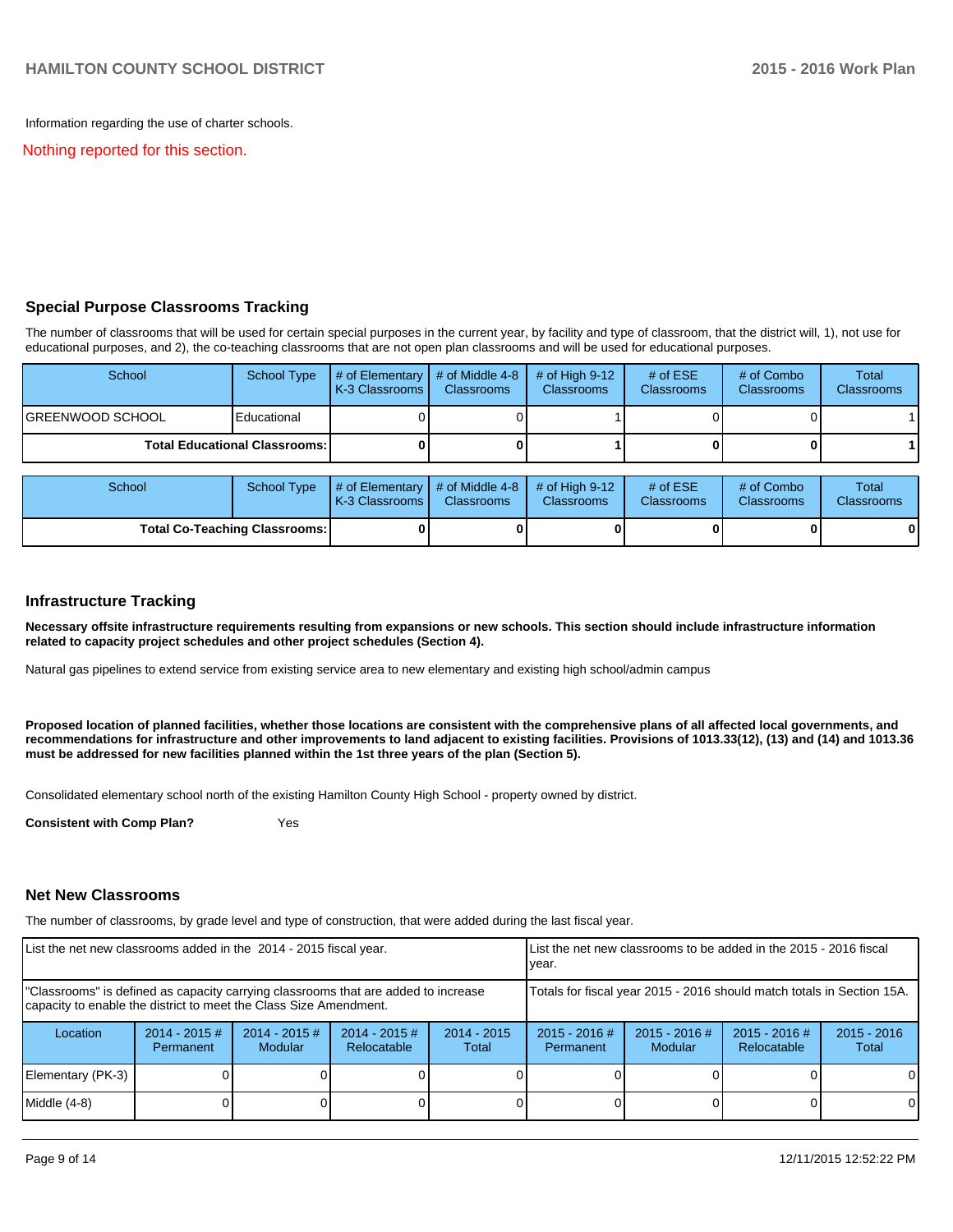| High (9-12) |  |  |  |  |
|-------------|--|--|--|--|
|             |  |  |  |  |

### **Relocatable Student Stations**

Number of students that will be educated in relocatable units, by school, in the current year, and the projected number of students for each of the years in the workplan.

| <b>Site</b>                                | $2015 - 2016$    | 2016 - 2017 | 2017 - 2018 | $2018 - 2019$ | $2019 - 2020$ | 5 Year Average |  |  |  |
|--------------------------------------------|------------------|-------------|-------------|---------------|---------------|----------------|--|--|--|
| HAMILTON COUNTY HIGH (NEW)                 |                  |             |             |               |               | 01             |  |  |  |
| <b>ICENTRAL HAMILTON ELEMENTARY</b>        | 162 <sub>1</sub> | 162         | 162         |               |               | 97             |  |  |  |
| HAMILTON COUNTY SPORTS COMPLEX             |                  |             |             |               |               | $\overline{0}$ |  |  |  |
| <b>NORTH HAMILTON ELEMENTARY</b>           | 72.              | 72          | 72          |               |               | 43             |  |  |  |
| <b>SOUTH HAMILTON ELEMENTARY</b>           |                  |             |             |               |               |                |  |  |  |
| <b>GREENWOOD SCHOOL</b>                    | 30 <sup>1</sup>  | 20          | 20          |               |               | 14             |  |  |  |
| Totals for HAMILTON COUNTY SCHOOL DISTRICT |                  |             |             |               |               |                |  |  |  |
|                                            |                  |             |             |               |               |                |  |  |  |

| <b>Trotals for HAMILTON COUNTY SCHOOL DISTRICT</b> |            |         |                  |       |       |         |
|----------------------------------------------------|------------|---------|------------------|-------|-------|---------|
| Total students in relocatables by year.            | <b>264</b> | 254     | 254 <sub>1</sub> |       |       | 154 l   |
| Total number of COFTE students projected by year.  | ا 693. ا   | 1.716 l | 1.740            | 1.737 | 1,706 | 1.718 I |
| Percent in relocatables by year.                   | 16 %       | 15 %l   | 15%              | 0 % I | 0 % I | 9 % l   |

# **Leased Facilities Tracking**

Exising leased facilities and plans for the acquisition of leased facilities, including the number of classrooms and student stations, as reported in the educational plant survey, that are planned in that location at the end of the five year workplan.

| Location                            | # of Leased<br>Classrooms 2015 - I<br>2016 | <b>FISH Student</b><br><b>Stations</b> | Owner | # of Leased<br>Classrooms 2019 -<br>2020 | <b>FISH Student</b><br><b>Stations</b> |
|-------------------------------------|--------------------------------------------|----------------------------------------|-------|------------------------------------------|----------------------------------------|
| <b>ICENTRAL HAMILTON ELEMENTARY</b> |                                            |                                        |       |                                          |                                        |
| HAMILTON COUNTY SPORTS COMPLEX      |                                            |                                        |       |                                          |                                        |
| <b>INORTH HAMILTON ELEMENTARY</b>   |                                            | 72                                     |       |                                          |                                        |
| <b>SOUTH HAMILTON ELEMENTARY</b>    |                                            |                                        |       |                                          |                                        |
| <b>IGREENWOOD SCHOOL</b>            |                                            |                                        |       |                                          |                                        |
| HAMILTON COUNTY HIGH (NEW)          |                                            |                                        |       |                                          |                                        |
|                                     |                                            | 72                                     |       |                                          |                                        |

# **Failed Standard Relocatable Tracking**

Relocatable units currently reported by school, from FISH, and the number of relocatable units identified as 'Failed Standards'.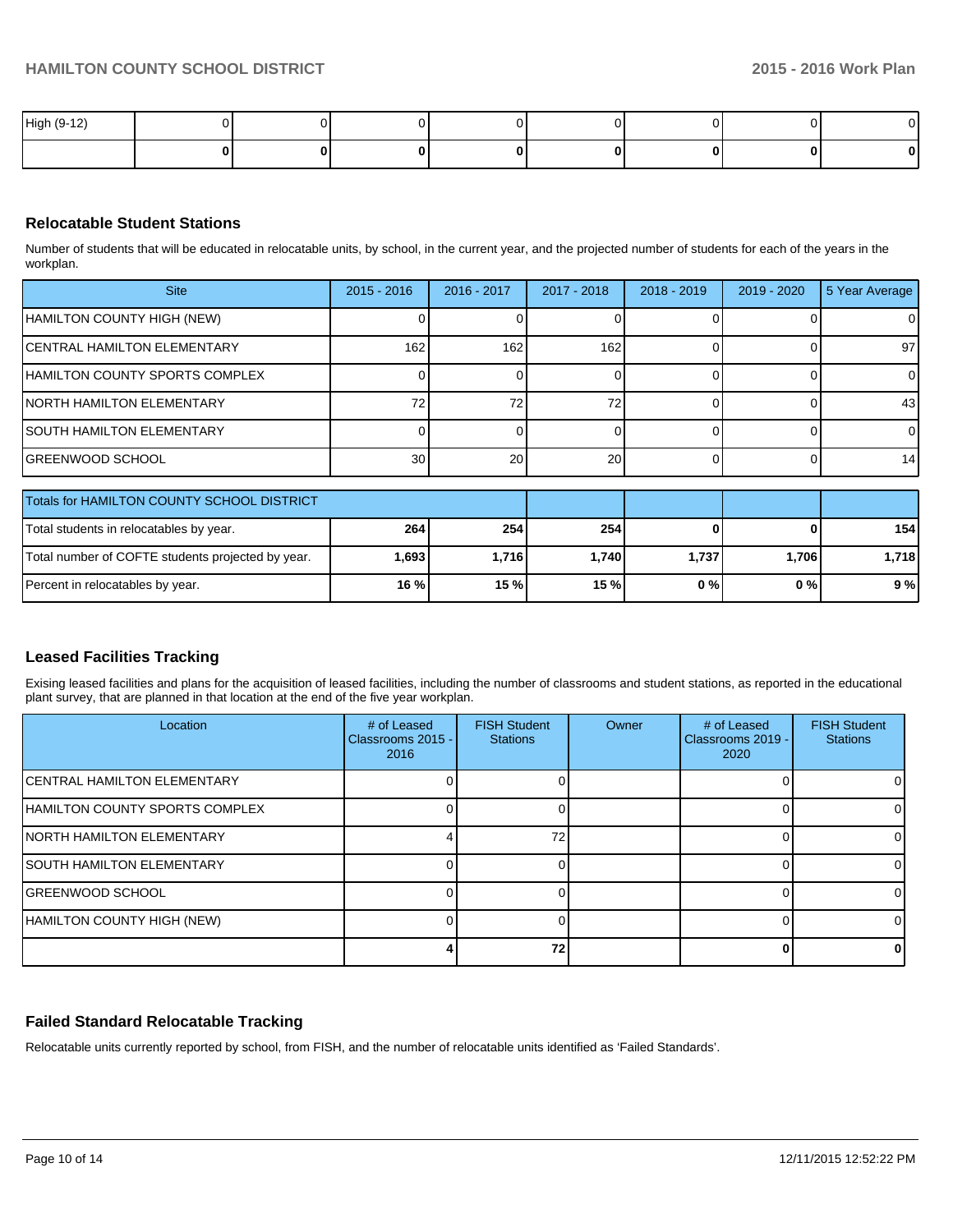Nothing reported for this section.

# **Planning**

#### **Class Size Reduction Planning**

**Plans approved by the school board that reduce the need for permanent student stations such as acceptable school capacity levels, redistricting, busing, year-round schools, charter schools, magnet schools, public-private partnerships, multitrack scheduling, grade level organization, block scheduling, or other alternatives.**

The current class size reduction numbers are being met.

#### **School Closure Planning**

**Plans for the closure of any school, including plans for disposition of the facility or usage of facility space, and anticipated revenues.**

3 elementary school closures targeted for sometime between 2017-2018 and 2018-19. Special Facilities Funding has been approved and year 1 2015-16 is \$2M+ with year 2 and 3 for the remaining project to build a Centralized Elementary School starting 2015-16 and an estimated opening late 2017-18 or early 2018-19; Central, North and South Hamilton Elementary schools will be closed at the open of the new Centralized Elementary School.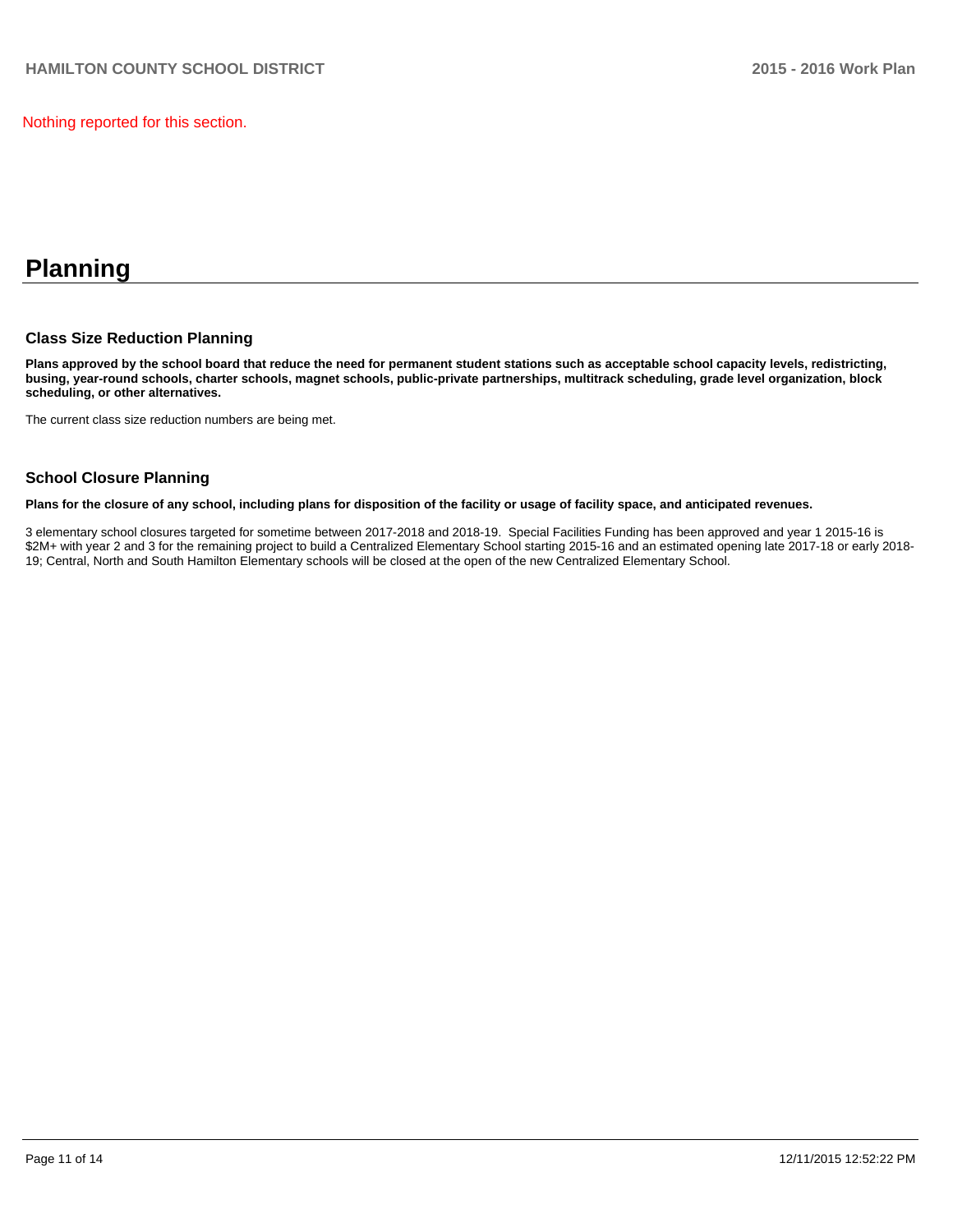# **Long Range Planning**

#### **Ten-Year Maintenance**

District projects and locations regarding the projected need for major renovation, repair, and maintenance projects within the district in years 6-10 beyond the projects plans detailed in the five years covered by the work plan.

Nothing reported for this section.

#### **Ten-Year Capacity**

Schedule of capital outlay projects projected to ensure the availability of satisfactory student stations for the projected student enrollment in K-12 programs for the future 5 years beyond the 5-year district facilities work program.

Nothing reported for this section.

#### **Ten-Year Planned Utilization**

Schedule of planned capital outlay projects identifying the standard grade groupings, capacities, and planned utilization rates of future educational facilities of the district for both permanent and relocatable facilities.

| <b>Grade Level Projections</b>  | <b>FISH</b><br>Student<br><b>Stations</b> | <b>Actual 2014 -</b><br>2015 FISH<br>Capacity | Actual<br>$2014 -$<br>2015<br><b>COFTE</b> | Actual 2014 - 2015<br><b>Utilization</b> | Actual 2015 - 2016 / 2024 - 2025 new<br>Student Capacity to be added/removed | Projected 2024<br>2025 COFTE | $-$ Projected 2024 -<br>2025 Utilization |
|---------------------------------|-------------------------------------------|-----------------------------------------------|--------------------------------------------|------------------------------------------|------------------------------------------------------------------------------|------------------------------|------------------------------------------|
| Elementary - District<br>Totals | 1.486                                     | 1.486                                         | 938.00                                     | 63.12 %                                  |                                                                              | 850                          | 57.20 %                                  |
| Middle - District Totals        | 1.135                                     | 1.021                                         | 594.00                                     | 58.18 %                                  |                                                                              | 548                          | 53.67 %                                  |
| High - District Totals          |                                           |                                               | 0.00                                       | $0.00\%$                                 |                                                                              |                              | 0.00%                                    |
| Other - ESE, etc                | 280                                       | 90                                            | 20.00                                      | 22.22 %                                  |                                                                              | 21                           | 23.33 %                                  |
|                                 | 2.901                                     | 2,597                                         | 1,552.00                                   | 59.76 %                                  |                                                                              | 1,419                        | 54.64 %                                  |

**Combination schools are included with the middle schools for student stations, capacity, COFTE and utilization purposes because these facilities all have a 90% utilization factor. Use this space to explain or define the grade groupings for combination schools.**

No comments to report.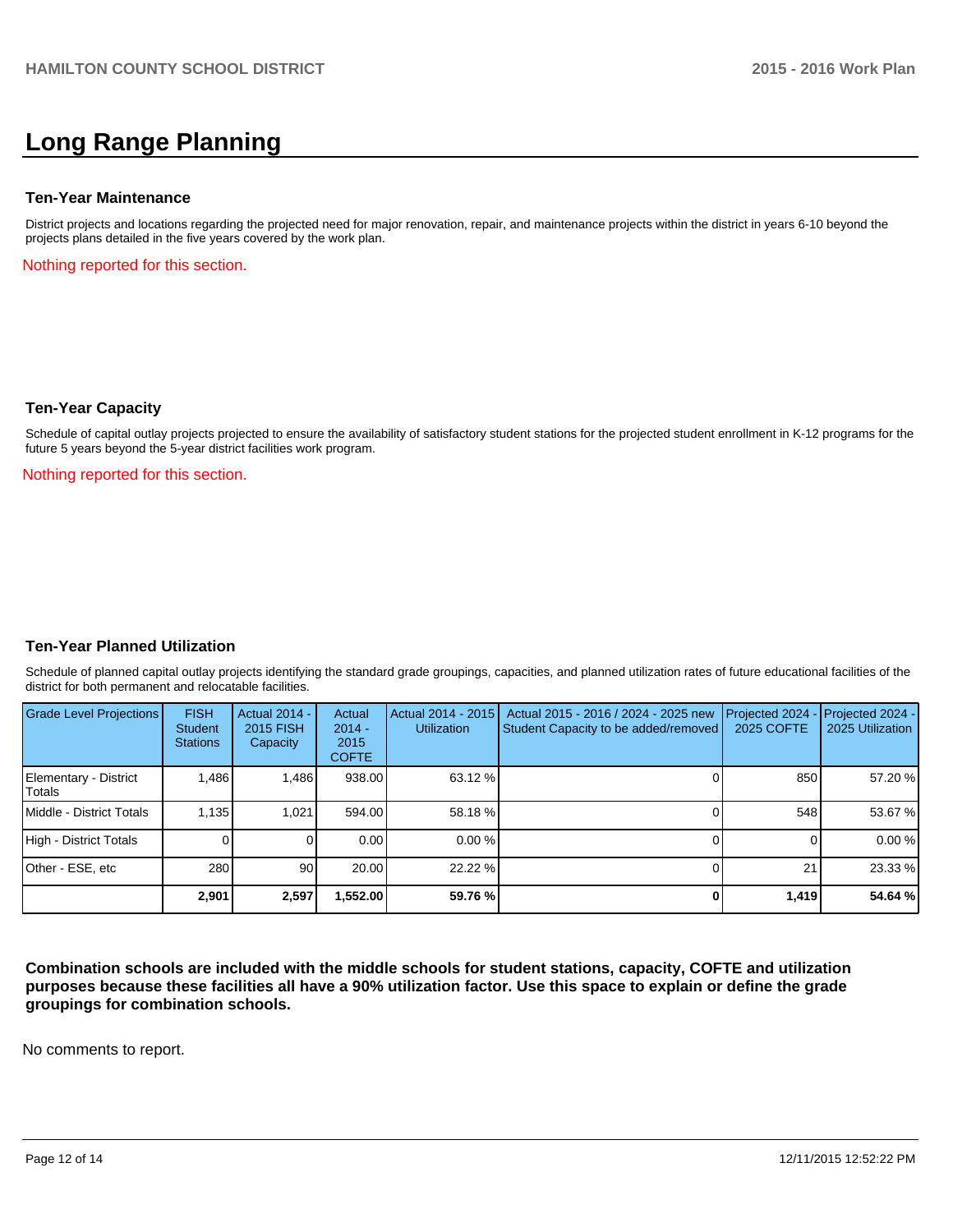#### **Ten-Year Infrastructure Planning**

**Proposed Location of Planned New, Remodeled, or New Additions to Facilities in 06 thru 10 out years (Section 28).**

Nothing reported for this section.

Plans for closure of any school, including plans for disposition of the facility or usage of facility space, and anticipated revenues in the 06 thru 10 out **years (Section 29).**

Nothing reported for this section.

#### **Twenty-Year Maintenance**

District projects and locations regarding the projected need for major renovation, repair, and maintenance projects within the district in years 11-20 beyond the projects plans detailed in the five years covered by the work plan.

Nothing reported for this section.

### **Twenty-Year Capacity**

Schedule of capital outlay projects projected to ensure the availability of satisfactory student stations for the projected student enrollment in K-12 programs for the future 11-20 years beyond the 5-year district facilities work program.

Nothing reported for this section.

#### **Twenty-Year Planned Utilization**

Schedule of planned capital outlay projects identifying the standard grade groupings, capacities, and planned utilization rates of future educational facilities of the district for both permanent and relocatable facilities.

| <b>Grade Level Projections</b>   | <b>FISH</b><br><b>Student</b><br><b>Stations</b> | <b>Actual 2014 -</b><br>2015 FISH<br>Capacity | Actual<br>$2014 -$<br>2015<br><b>COFTE</b> | Actual 2014 - 2015<br><b>Utilization</b> | Actual 2015 - 2016 / 2034 - 2035 new<br>Student Capacity to be added/removed | Projected 2034<br>2035 COFTE | Projected 2034 -<br>2035 Utilization |
|----------------------------------|--------------------------------------------------|-----------------------------------------------|--------------------------------------------|------------------------------------------|------------------------------------------------------------------------------|------------------------------|--------------------------------------|
| Elementary - District<br> Totals | 1.486                                            | 1,486                                         | 938.00                                     | 63.12 %                                  |                                                                              | 850                          | 57.20 %                              |
| <b>IMiddle - District Totals</b> | 1.135                                            | 1.021                                         | 594.00                                     | 58.18 %                                  |                                                                              | 548                          | 53.67 %                              |
| High - District Totals           |                                                  |                                               | 0.00                                       | $0.00\%$                                 |                                                                              |                              | 0.00%                                |
| Other - ESE, etc                 | 280                                              | 90 <sub>1</sub>                               | 20.00                                      | 22.22 %                                  |                                                                              | 21                           | 23.33 %                              |
|                                  | 2.901                                            | 2,597                                         | ,552.00                                    | 59.76 %                                  |                                                                              | 1,419                        | 54.64 %                              |